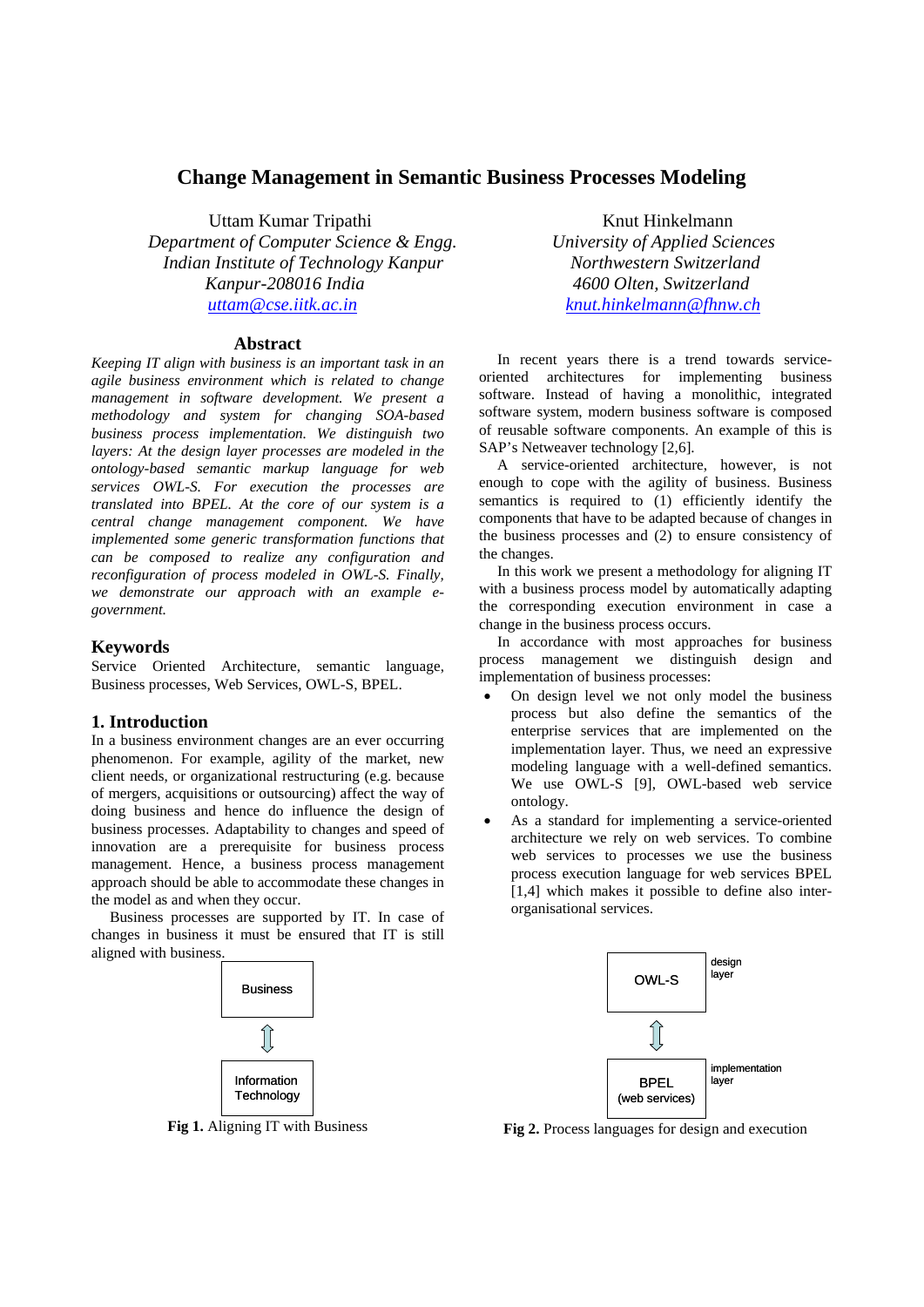A major reason for choosing OWL-S as the process description language was that OWL-S has a mapping to Web Service Description Language WSDL [9], which are building artifacts in the implementation of process models via BPEL. This existence of grounding of service for concrete realization was a major benefit in using OWL-S.

In section 2 we briefly discuss some related work done in this area of change management for software and processes. In section 3 we describe our approach which involves the development of a central change management system and in the next section to it we describe in detail our Change Management System. In section 5 we present some of the generic process transformation functions that we have implemented to support the changes on the process specified in OWL-S. Then we discuss an example of process flow for administrative tasks involved in vehicle registration in a city and see how changes in the process model can be incorporated very efficiently by our suggested schema.

## **2. Related Works**

Change and change handling has been an area of study in the domain of information technology for quite sometime now [8]. As mentioned in Carnegie Mellon University's Software Engineering Institute (SEI) Software Capability Maturity Model<sup>1</sup> (SW-CMM) [3] Software Configuration (Change) Management involves identifying the configuration of the software at given points in time, systematically controlling changes to the configuration, and maintaining the integrity and traceability of the configuration throughout the software life cycle. The work products placed under software configuration management include the software products that are delivered to the customer (e.g., the software requirements document and the code) and the items that are identified with or required to create these software products. SPICE (Software Process Improvement and Capability Determination) or ISO 15504 [10] is a model for the assessment of business process using a capability determination similar to CMMI.

Workflow management systems are a special kind of middleware integrating applications involving systems and people as participants. Implementing processes using a SOA approach can be regarded as a distributed system. Our approach of issuing change transactions resulting in atomic changes in the business process is motivated from the approach followed in [7], where an efficient way of handling changes in distributed computing systems is described.

Changes in process models can be divided into two broad categories depending on the time period over which a change can be expected to occur.

- Short termed changes actually occur in scenarios where we in principle know the various kinds of changes (alternative paths) possible and hence our process model has to adapt to one of them at runtime. In [5] a methodology is described that uses business rules to cope with short-term process adaptivity.
- Long-term changes result in the need for the overall modification and evolution of processes in order to reflect the changes that have occurred. Some new activities might come-up in the business process model or some old ones might need to be removed, new conditional branches might come-up or some existing ones may get obsolete. A business process management approach should be capable to incorporating all these changes and should remain functional even after these changes have occurred.

Long-term changes are the focus of the work we present in this paper.

## **3. Our Approach**

As we figured out during our study that there can be many reasons for changes of business process models, e.g.

- change of enterprise goals
- client needs
- technological innovations
- gratuitously long running times
- inefficient interfaces between organizational units

In the following subsections we describe a change management system to make sure that the implementation of a business process remains operational after facing these changes.

## **3.1 Components of the Change Management System**

In our approach we have a central change management system which is responsible for managing and incorporating changes which are occurring in the business environment. This CMS (change management system) can be set into operation by two different triggers resulting in a sequence of change transactions being issued for the business process model. Once the changes have taken place on the process model they are mapped to the process existing in the execution environment.

Fig. 3 outlines the change management schema which consists of the following major building blocks:

- automatic and manual triggers
- change management system
- business process models (specified in OWL-S)
- execution environment (processes implemented in BPEL, as web services)

1

<sup>1</sup> http://www.sei.cmu.edu/cmmi/cmmi.html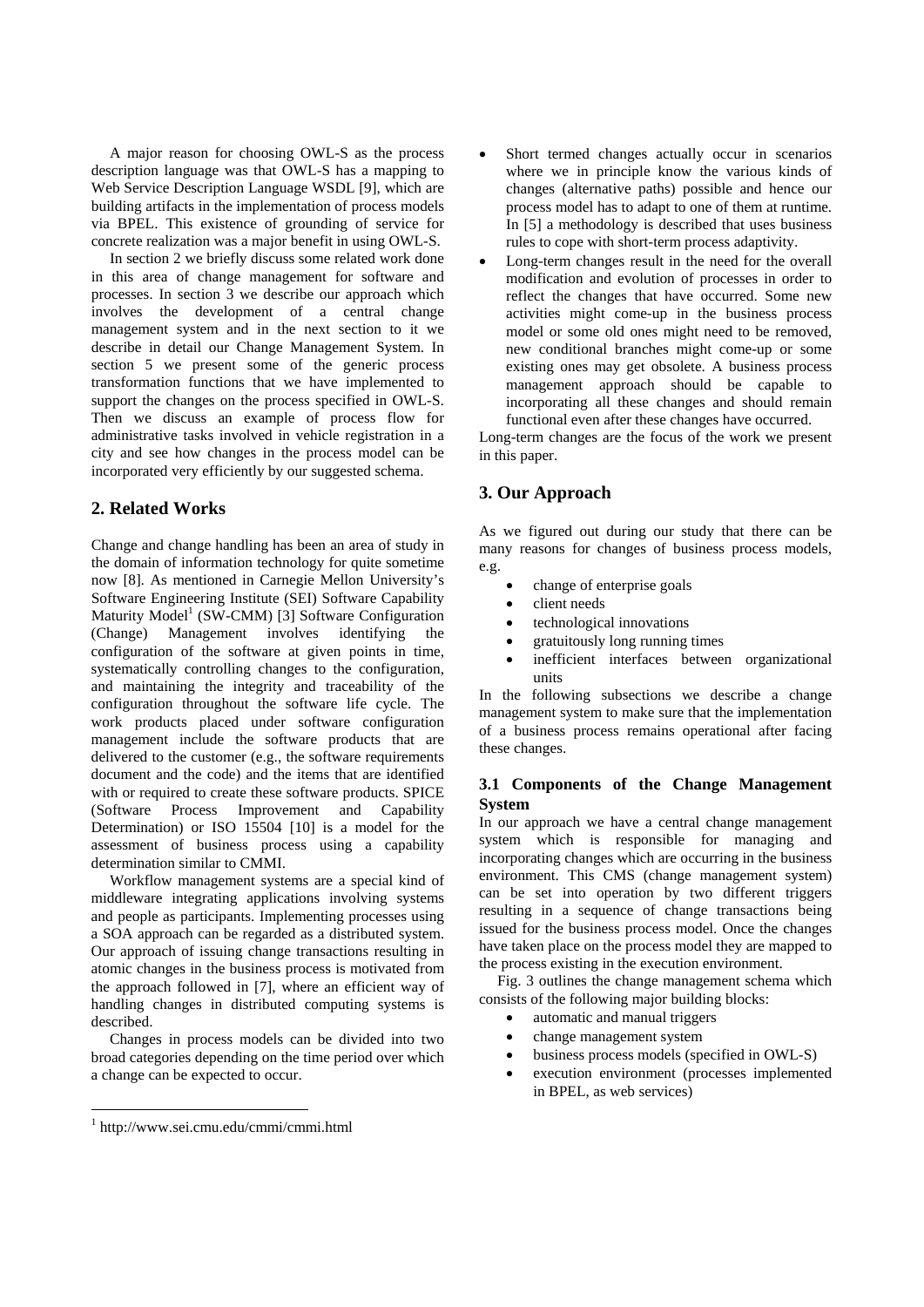

**Fig. 3** The Change Management Schema

Our approach for change management is applicable for processes that are implemented in service oriented architecture. The changes managed by our approach only concern the process control structure while it does not affect the implementation of the (web) services themselves. This is in accordance with the general idea of SOA where the real implementation of the services is transparent for the application. Therefore the Web Service needed by BPEL will either pre-exist and our BPEL process will simply use it or will be created at the implementation step.

### **3.2 Business Process Models**

In our approach business processes are modeled using OWL-S, the semantic markup language for web services. These business models are modeled to be as comprehensive and clearly outline all the details that are associated with the process model. The business process models are then implemented in BPEL with the activities being implemented as web-services.

As OWL-S provides grounding to WSDL (Web Service Definition Language) OWL-S emerged as default choice for our realization of process models. Another option would have been WSMO (Web service modeling ontology), but since grounding web services to an invocation mechanism has not yet been defined in WSMO, we decided to go with OWL-S.

#### **3.3 Two-Step Change Procedure**

Instead of directly modifying the BPEL code, however, we identify the changes on the business level which is modeled in a semantically rich ontology language OWL-

S. It is obvious that once the process model gets changed the corresponding BPEL implementation needs to be redone, too. The BPEL code which will be used in the execution environment is then generated out of this modified OWL-S code (see Fig. 4).



**Fig. 4** Showing how an application get updated with change transaction acting on OWL-S code and BPEL code getting changed virtually

This approach is useful because for defining a process structure the details required in the OWL-S definition are sufficient. Most of the other information that is needed in BPEL is mainly implementation specific (like port information etc.). It is easy to see that by any OWL-S model can be extended in order to declaratively represent this implementation-specific information as well. Hence by making our atomic change transaction for OWL-S only, we have reduced the complexity.

In the following we concentrate on the modification of the OWL-S process, while the details of how to translate an OWL-S process to BPEL is not covered in this paper.

#### **4. Change Management Model**

As stated in the previous section in our approach we handle changes by the help of a Change management system and hence we name this solution model as change management model.

#### **4.1 Change Triggers**

Triggers are handles through which the change management system can be activated. We have foreseen two types of triggers depending on how the required change is invoked. Changes can be triggered

automatically based on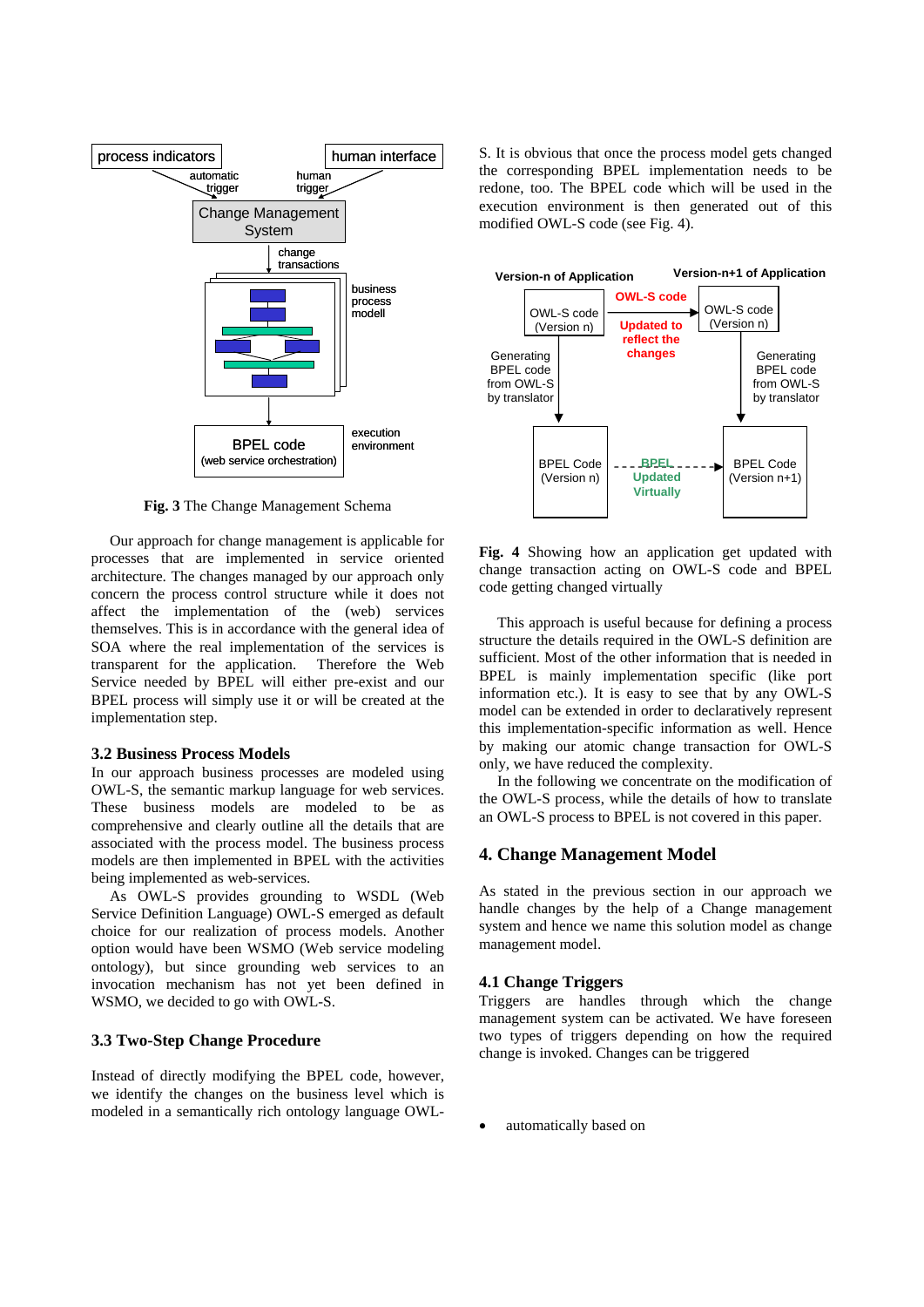- o Measurement of key performance indicators or quality indicators, e.g. runtime, idle time or process costs.
- o Mining user behavior identifying reasons for inefficiencies.
- manually by the administrator because of
	- o Technology changes
	- o Changes in the environment
	- o Change/shift in the goals of the company

For building up the invocation system certain mapping must exist between indices and artifacts of the model, these are figured out well in advance and it remains a task of analysts. Manual invocation is provided to deal with the worst case scenario of "unforeseen" cases.

Currently we have completed the implementation invoking the change management system using the manual trigger only. The task of figuring out the quality indicators and creating the automatic invocation system based on that is a part of future work.

### **4.2 Change Management System**

The change management system is the most important component of the overall model as once it gets invoked through any one of the triggers it issues change transaction which will be perform the desired changes in the Business process model. The change transactions that are issued are actually certain generic actions that can be used for configuration and reconfiguration of the process models.

Changes in a business process model might result in

- (1) Some activities of the business process getting obsolete and hence need to be removed from the process model or
- (2) New activities that have to be included in the process model or
- (3) Modifying the data/control flow sequence of the process.

We implemented seven generic functions to cope with these changes:

*CreateProcess* generates a new process

*DeleteProcess* deletes the corresponding process

- *PutInSequence* defines a sequence control construct between two services; the IDs of these processes are also given as argument of the function.
- *RemoveFromSequence* deletes a process from a given sequence.

Apart from this we have implemented generic actions for conditional operators (If then Else, Split, Repeat Until)

On invocation a generic function results in a sequence of changes that get performed in the corresponding OWL-

S code specifying the process model. We have defined two sets of generic functions in our approach one is used for configuration (creating the process model for the first time) and then another set for reconfiguration which along with the first set is used for managing the changes happening. We provide a detailed description of these generic functions and how they affect an existing OWL-S process description later on in this paper.

# **5. Generic transformation functions for (re)configuration of process models**

For configuration of the process models at the time of their first creation and for reconfiguration at any later point in time we have defined a set of minimal generic functions. They are these functions which can be combined to perform any complex (re-)configuration action. The atomic actions adopted in our approach are such that a combination of them can be used to portray any possible change that can occur to a Business process model.

Following are the set of functions that will be used for configuration of the business process model (first creation).

- **CreateProcess:** This is used for creating a new OWL-S process. Our create action supports the passing of following information in order to it to be able to make a new process.
	- o *Process ID*
	- o *Input ID, ParameterType (one or more than one)*
	- o *Preconditions*
	- o *Effect ID*
	- o *Conditional Output ID*

All of this information will need to be passed over in the change transaction that will be issued from the change management system. Based on this information a code segment similar to the following will get generated in the OWL-S process description file.

- **PutInSequence:** This is the operation that will be used for connecting two services in a process model. Since in OWL-S the flow in logically stored as a sequence hence we use this sequence structure only to implement our generic action. Along with putInSequence we will be passing following parameters.
	- o *Process to be added before or after the existing process(0 or 1)*
	- o *Sequence ID*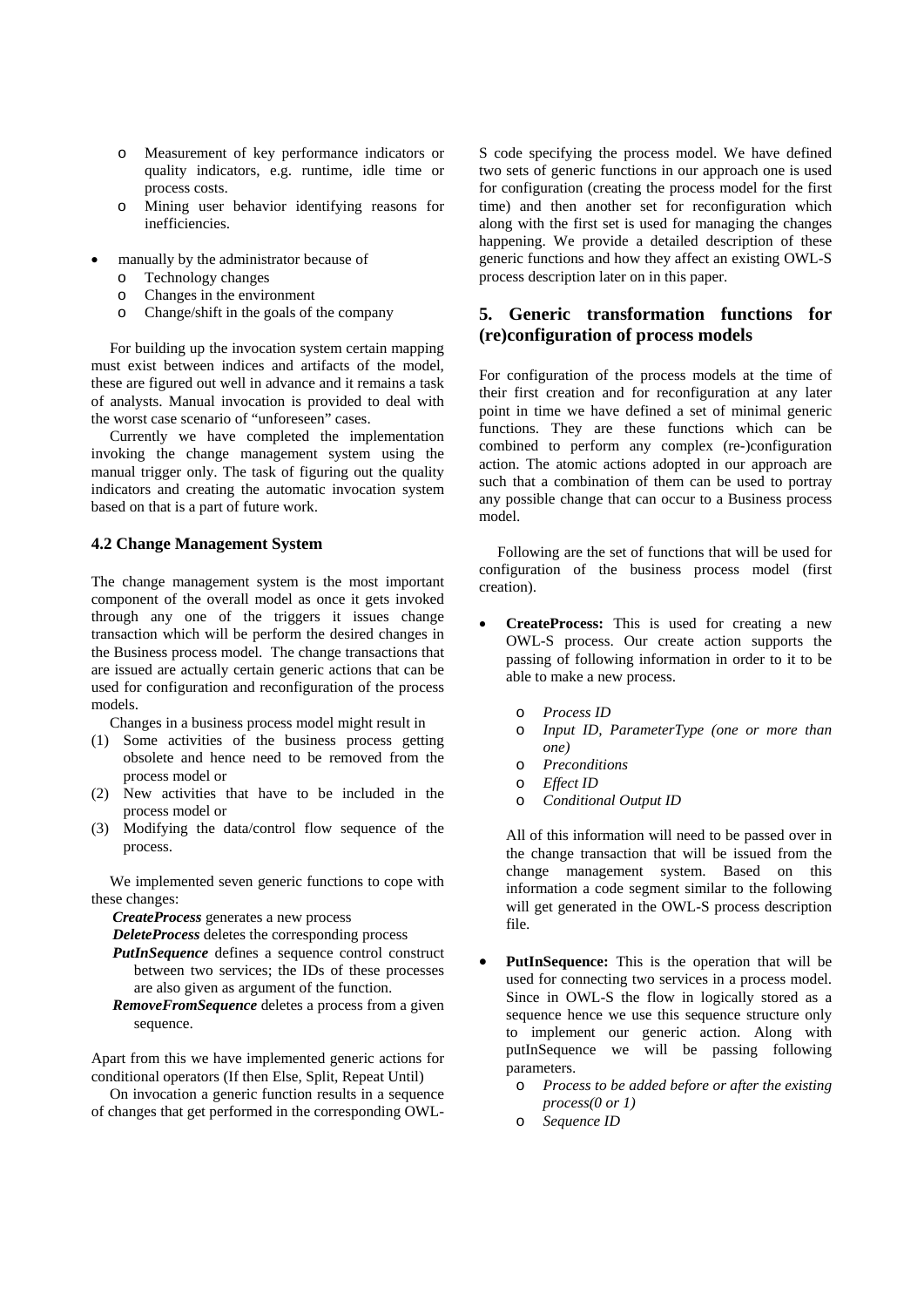- o *Process existing in the sequence to which we need to concatenate a new process*
- o *Process to be added*
- **Split and split+join:** For split operation in OWL-S a processComponentBag is created and this process bas is associated with the particular split process. Hence the processes of the bas start getting executed concurrently when the split operation is called. In our control transaction of split we need to specify the splitID and the services which are needed to be contained in the processComponentBag of that split operation.

In OWL-S a join can exist only after a split has already occurred. This results in the process undergoing concurrent execution with barrier synchronization. Note that there can be scenario of split all and join some sub-bag.

- **If-Then-Else:** For including the control constructs which will result in generating a scenario of *If-Then-Else* for our business process model we need to pass the following information along with the *If-Then-Else* transaction.
	- o *If condition*
	- o *Then sequence (sequence of processes that will be executed when if condition is true)*
	- o *Else sequence (sequence of processes that will be executed when if condition is false)*
- **RepeatUntil:** For implementing *RepeatUntil* we need to pass on the
	- o *Condition*
	- o *Process sequence to be executed while condition is true*

Note that for every conditional operator their is a unique ID associated, hence if one invokes conditional action with a ID which already exists in the process model, then simply the existing description is overwritten with the new one, thereby accommodating "partial changes" of existing conditional execution description.

For reconfiguration i.e. incorporating a change at a later point in time we will need two new generic actions apart from all those mentioned above.

 **DeleteProcess:** This is a generic action used for deleting a service from the process model. For invoking this generic action one needs to pass over o *Process ID* 

And the process description is removed from the model.

- **RemoveFromSequence:** For modifying the sequence flow by removing the process which is not needed anymore we use this generic action. As an argument for this action we provide
	- o *Sequence ID*
	- o *Process ID of the process to be removed*

# **6. Example using "Vehicle Registration" Case:**

For understanding the change management schema that we have suggested let us consider an example scenario. Vehicle registration and monitoring in large cities is a job which requires lots of office and paper work. Let us consider the case of vehicle registration process at the RTO (Road Tax Office) in the city of Kanpur. Kanpur is an Industrial town located in the Northern India with an estimated population of 4.1 million people. Because of the high industrial activities going on in the city the traffic in the city is immense, including both motorized as well as un-motorized vehicles. As per the RTO policy of the city every motorized vehicle in the city needs to be registered with the RTO office and needs to pay some tax, which is used to build new roads and highways in and around the city. However, not all kinds of vehicles are allowed to be registered in the city as Kanpur faces very serious problem of traffic congestion because of very high density of vehicles operating in the city. Hence very heavy vehicles are denied registration and permission to operate in the city. For this purpose the RTO office uses a list which pre-exists in its database, and which provides a guideline of which kind of vehicle is allowable in the city. The overall process of vehicle registration is shown below in Fig. 5.



**Fig. 5** Vehicle Registration process flow.

The above process can be described as an OWL-S process as follows:

<sup>&</sup>lt;process:CompositeProcess rdf:ID="Vehicle\_Registration">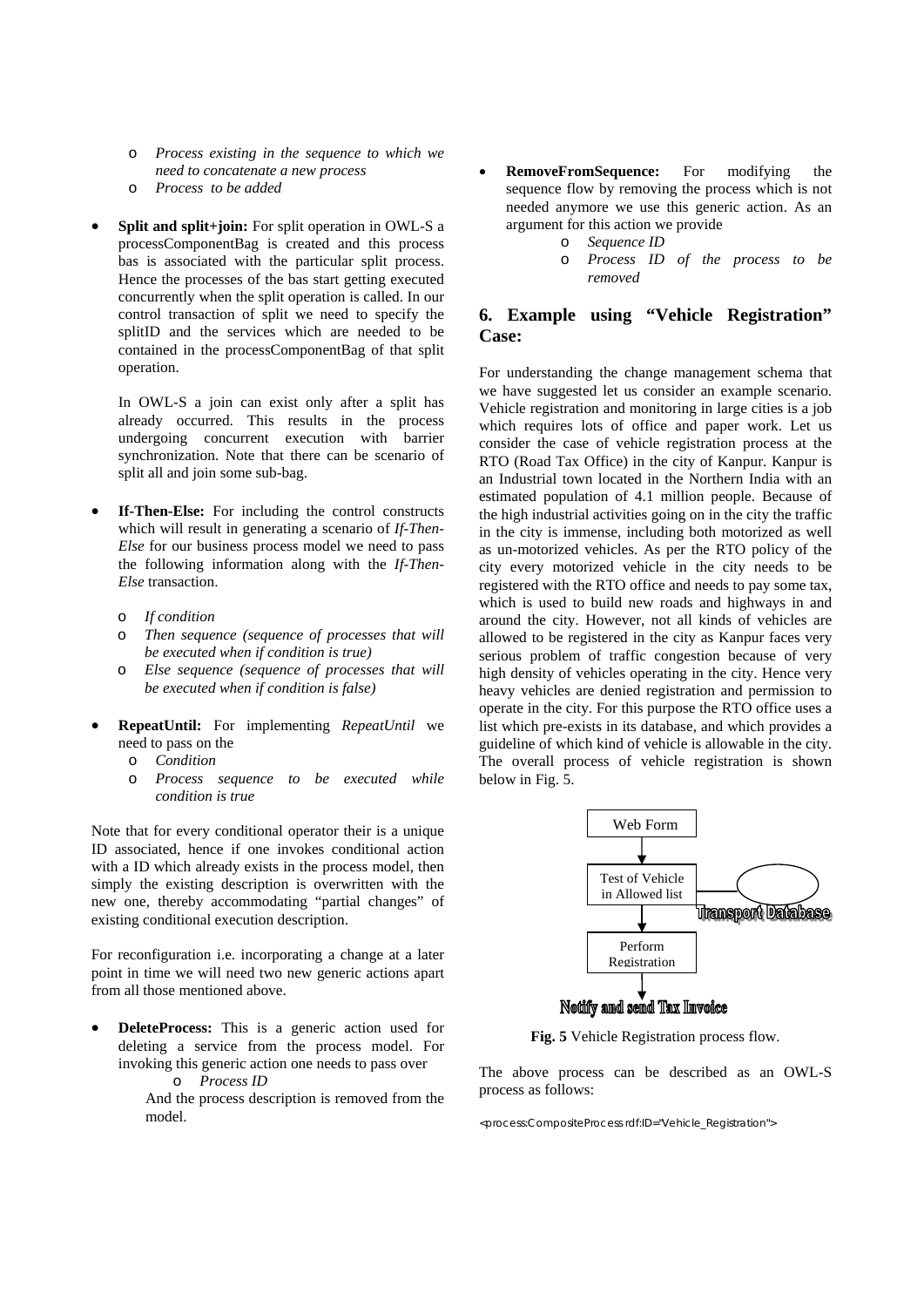<process:composedOf> <process:Sequence> <process:components rdf:parseType="Collection"> <process:AtomicProcess rdf:about="#Test\_IF\_InAllowedList"/> <process:AtomicProcess rdf:about="#PerformRegistration"/> </process:components> </process:Sequence> </process:composedOf> </process:CompositeProcess> <process:AtomicProcess rdf:ID=" Test\_IF\_InAllowedList "> <process:hasInput rdf:resource="#PersonName\_In"/> <process:hasInput rdf:resource="#PersonAddress\_In"/> <process:hasInput rdf:resource="#VehicleModel\_In"/> <process:hasInput rdf:resource="#ChassisNumber\_In"/> <process:hasInput rdf:resource="#DateOfPurchase\_In"/> <process:hasOutput rdf:resource="#VehcileAllowed\_Out"/> </process:AtomicProcess> <process:Input rdf:ID=" PersonName\_In "> <process:parameterType rdf:resource="&concepts;#Name"/> </process:Input> <process:Input rdf:ID=" PersonAddress\_In "> <process:parameterType rdf:resource="&concepts;#Address"/> </process:Input> <process:Input rdf:ID=" VehicleModel\_In "> <process:parameterType rdf:resource="&concepts#VehicleModel"/> </process:Input> <process:Input rdf:ID=" ChassisNumber\_In "> <process:parameterType rdf:resource="&concepts#ChasisNumr"/> </process:Input> <process:Input rdf:ID=" DateOfPurchase\_In "> <process:parameterType rdf:resource="&concepts;#Date"/> </process:Input> <process:UnConditionalEffect rdf:ID=" VehcileAllowed\_Out "> <process:ceEffect rdf:resource="&concepts;# VehcileAllowed"/> </process:UnConditionalEffect> <process:AtomicProcess rdf:ID=" Perform\_Registration "> <process:hasInput rdf:resource="#VehicleAllowed\_In"/> <process:hasOutput rdf:resource="#PayableTax\_Out"/> </process:AtomicProcess> <process:Input rdf:ID=" VehicleAllowed\_In "> process:parameterType rdf:resource="&concepts# VehcileAllwd "/> </process:Input> <process:UnConditionalEffect rdf:ID=" PayableTax\_Out "> <process:ceEffect rdf:resource="&concepts;# PayableTax"/> </process:UnConditionalEffect>

The first element represents the overall process structure. The process has ID "Vehicle\_Registration". It is composed of a sequence consisting of two atomics processes "Test\_II\_InAllowedList" and "PerformRegistration". These atomic processes are then described with their input and output data (see. Fig. 5).

Let us assume that there is a change in registration policies: It was realized by the pollution control board of India that Kanpur is ranking very high in terms of air pollution. The large number of motorized vehicles operating in the city was identified as a major source for that. The RTO in a bid to lower the pollution being caused by the vehicles introduced an incentive based schema in which if a vehicle is producing the pollutants

which are within the acceptable limits then the owner of that vehicle needs to pay taxes at reduced rates. The new process should look as shown in Fig. 6:



**Fig. 6** Vehicle Registration process flow after introduction of new process

As is clear from the process diagram this change requires a new atomic process to be added in the flow. Rest of the process remains the same. In order to incorporate this change with the help of the generic functions described in section 5, we will need make a call of CreateProcess followed by a PutInSequence. This will result in creating a new process for checking for the "No pollution certificate" and then putting that process in the sequence just before perform registration.

In this case we will invoke our change management system and execute a CreateProcess call followed by a PutInSequence call. For create process we will specify the Process ID and the corresponding input/output then for the PutInSequence action we will specify the Process ID, the sequence to be added to, 0/1 (for before or after) and the existing service to which we need to concatenate, these sequence of atomic actions will result in modifying the semantic process description that existed earlier and hence results in generating the new process file.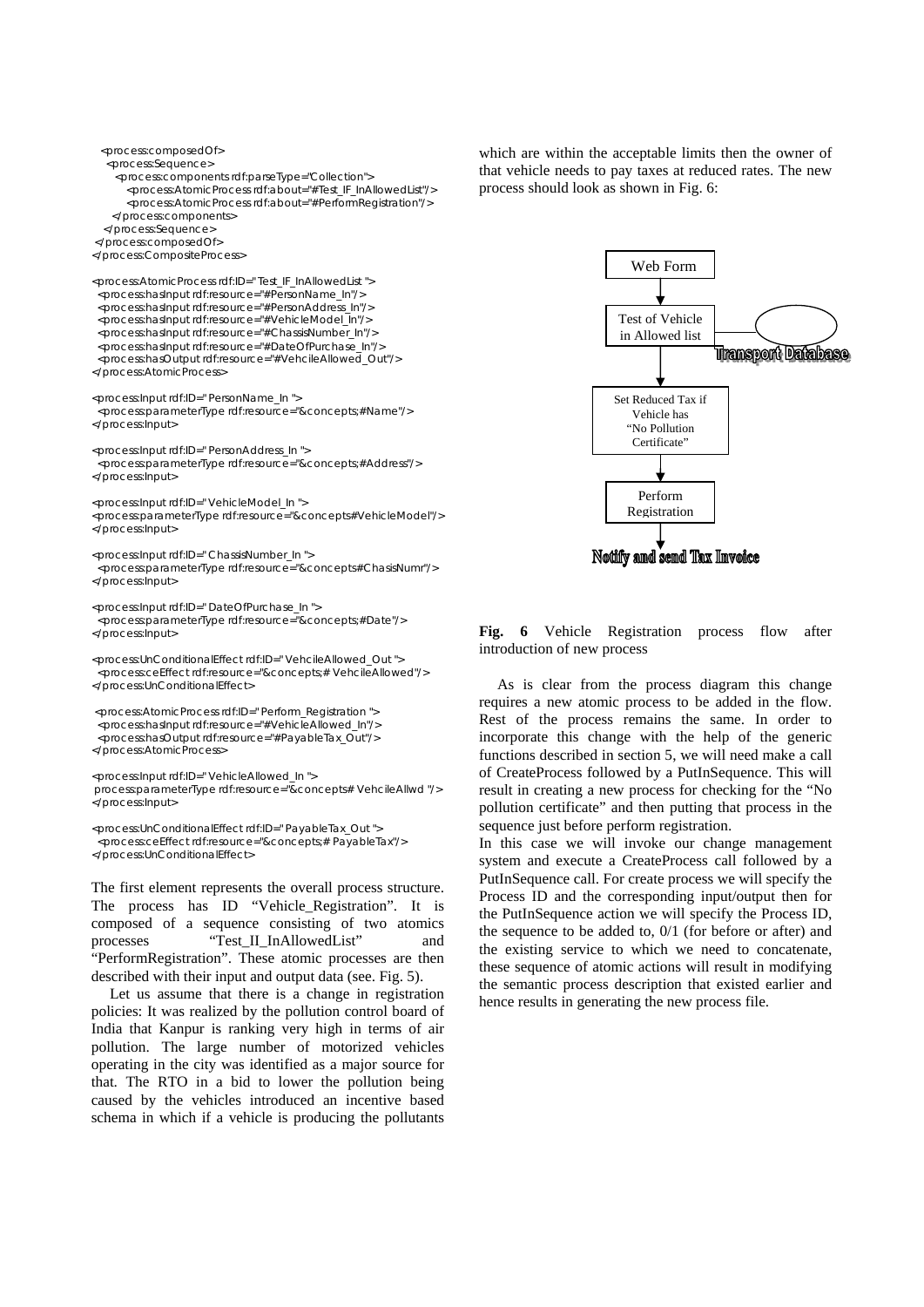| <b>Atomic Actions</b>              |                                                           |
|------------------------------------|-----------------------------------------------------------|
| Create Atomic Process              |                                                           |
|                                    | Process File process.owl                                  |
| Enter Process Name Set_Reduced_Tax |                                                           |
|                                    | Number Of Input 1                                         |
|                                    | Enter InputName/InputType                                 |
|                                    | HoldsNoPollutionCertificate_In Sconcepts;#HoldsNoPollutic |
|                                    | Number Of Output 1                                        |
|                                    | Enter ConditionalOutputName/conditon/Type                 |
|                                    | TaxesReduced_Out &concepts#TaxesReduced TaxeRedui         |
|                                    | Commit                                                    |
|                                    |                                                           |

Fig 7. CMS (change Management System) executing the create process action.

| <b>Put In Sequence module</b>                    | $\overline{a}^{\kappa}$ $\overline{a}^{\kappa}$ | ⊠ |
|--------------------------------------------------|-------------------------------------------------|---|
| <b>Atomic Actions</b>                            |                                                 |   |
| Put In Sequence                                  |                                                 |   |
| Process File process.owl                         |                                                 |   |
| <b>Segence ID</b> Vehicle Registration           |                                                 |   |
| Existing Process in the Seq Perform_Registration |                                                 |   |
| Process to be added in the Seq  Set_Reduced_Tax  |                                                 |   |
| Write 0 to addBefore and 1 to addAfter  1        |                                                 |   |
| Commit                                           |                                                 |   |
| Close                                            |                                                 |   |
| Fig 8. CMS executing the PutInSequence action.   |                                                 |   |

After the changes are performed the new process file looks like:

<process:CompositeProcess rdf:ID="Vehicle\_Registration"> <process:composedOf> <process:Sequence> <process:components rdf:parseType="Collection">

- <process:AtomicProcess rdf:about="#Test\_IF\_InAllowedList"/> <process:AtomicProcess rdf:about="#SetReducedTax"/> <process:AtomicProcess rdf:about="#PerformRegistration"/>
- </process:components>
- </process:Sequence>
- </process:composedOf>
- </process:CompositeProcess>
- <process:AtomicProcess rdf:ID=" Test\_IF\_InAllowedList "> <process:hasInput rdf:resource="#PersonName\_In"/> <process:hasInput rdf:resource="#PersonAddress\_In"/> <process:hasInput rdf:resource="#VehicleModel\_In"/> <process:hasInput rdf:resource="#ChassisNumber\_In"/>
- <process:hasInput rdf:resource="#DateOfPurchase\_In"/>
- <process:hasOutput rdf:resource="#VehcileAllowed\_Out"/> </process:AtomicProcess>

<process:Input rdf:ID=" PersonName\_In ">

 <process:parameterType rdf:resource="&concepts;#Name"/> </process:Input>

<process:Input rdf:ID=" PersonAddress\_In "> <process:parameterType rdf:resource="&concepts;#Address"/> </process:Input>

<process:Input rdf:ID=" VehicleModel\_In ">

<process:parameterType rdf:resource="&concepts#VehicleModel"/> </process:Input>

<process:Input rdf:ID=" ChassisNumber\_In ">

 <process:parameterType rdf:resource="&concepts;#ChassisNum"/> </process:Input>

<process:Input rdf:ID=" DateOfPurchase\_In ">

 <process:parameterType rdf:resource="&concepts;#Date"/> </process:Input>

<process:UnConditionalEffect rdf:ID=" VehcileAllowed\_Out "> <process:ceEffect rdf:resource="&concepts;# VehcileAllowed"/> </process:UnConditionalEffect>

<process:AtomicProcess rdf:ID=" Set\_Reduced\_Tax "> <process:hasInput rdf:resource="#HoldsNoPollutionCertificate\_In"/> <process:hasOutput rdf:resource="#TaxesReduced\_Out"/> </process:AtomicProcess>

<process:Input rdf:ID=" HoldsNoPollutionCertificate\_In "> <process:parameterType rdf:resource="&concepts;#HoldsNoPollutionCerti"/> </process:Input>

<process:UnConditionalEffect rdf:ID=" TaxesReduced\_Out "> <process:ceEffect rdf:resource="&concepts;#TaxesReduced"/> </process:UnConditionalEffect>

<process:AtomicProcess rdf:ID=" Perform\_Registration "> <process:hasInput rdf:resource="#VehicleAllowed\_In"/> <process:hasOutput rdf:resource="#PayableTax\_Out"/> </process:AtomicProcess>

<process:Input rdf:ID=" VehicleAllowed\_In "> <process:parameterType rdf:resource="&concepts# VehcileAllwd "/> </process:Input>

<process:UnConditionalEffect rdf:ID=" PayableTax\_Out "> <process:ceEffect rdf:resource="&concepts;# PayableTax"/> </process:UnConditionalEffect>

Once the changes are done at the OWL-S level they are further mapped at the execution level of BPEL. In addition, a new Web Service for setting the reduced tax must be available that is invoked by the BPEL process. Once the translation of the process into BPEL is completed the Business process will again be ready and available for execution and hence serving the client requests. In this way, our change management system is able to adapt seamlessly to a change in government policy. Therefore the translation into the BPEL phase is